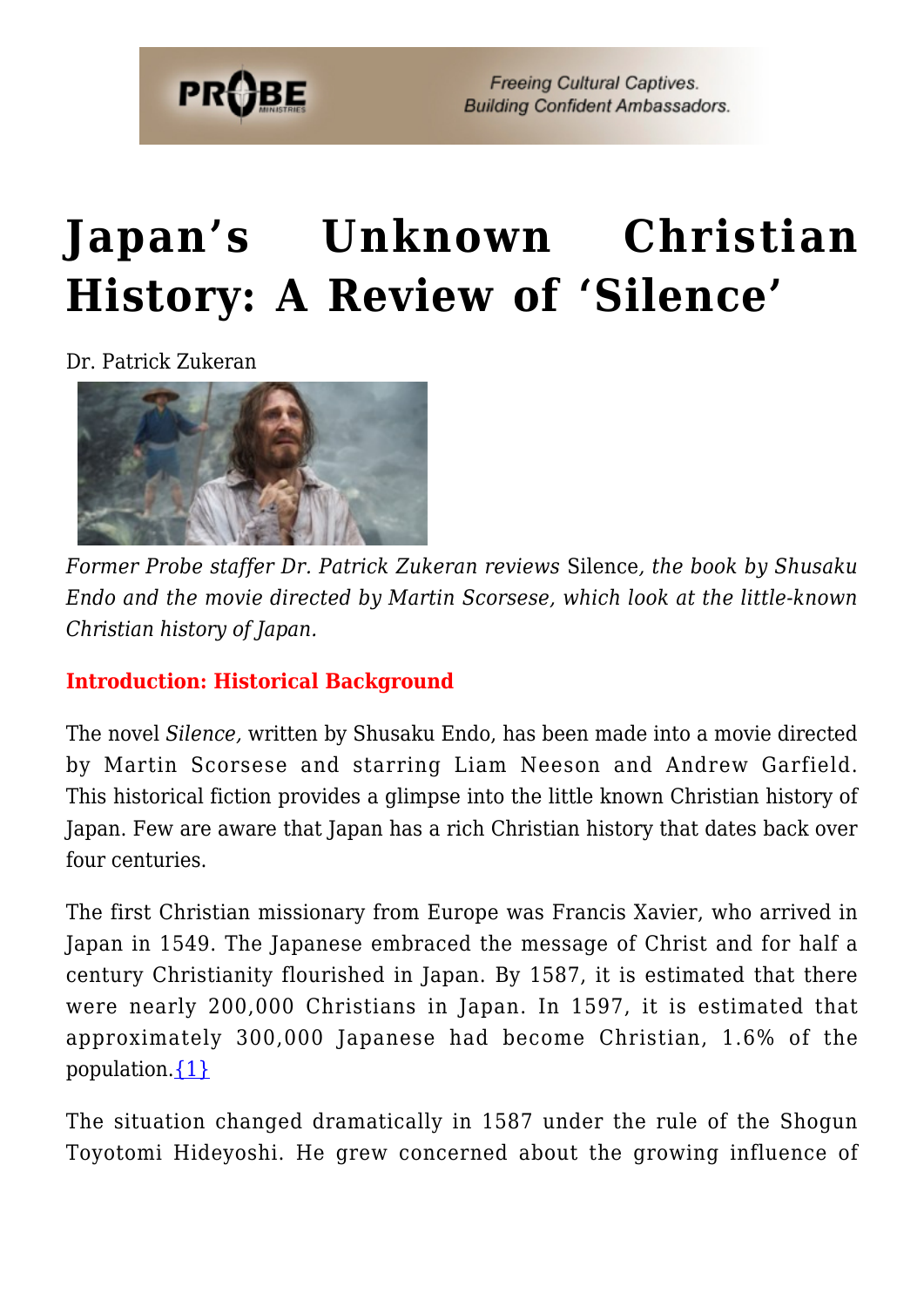

Christianity and viewed it as a threat to his power. He gave an edict outlawing Christianity in Japan. In 1597 the first 26 Christians were arrested in Kyoto and marched 600 miles to Nagasaki, the center of Christianity in Japan. There they were tortured and later crucified. This began the Christian persecution in Japan.

Following Hideyoshi came the reign of the Tokugawa Shogunate (1603-1867), which lasted over 250 years. Under the Tokugawa rule one of the fiercest Christian persecutions occurred in Church history. Church historians estimate that between 300,000 and 500,000 Christians died during this time.

The Tokugawa Shoguns realized that killing the Christians did not diminish the growth of Christianity in Japan. The Shogun eventually devised a more sinister and effective way of thwarting the spread of Christianity. Instead of quickly executing Christians, it was more effective to torture the Christians and coerce them to renounce their faith. After committing apostasy, the apostate would be paraded throughout Japan and have them persuade fellow Christians to abandon their faith. This proved more effective in discouraging people from becoming Christians. Christians who apostatized were known as "korobi" or fallen Christians. Priests who apostatized were the most valuable in this endeavor.

To induce Christians to renounce their faith, the Shogun devised some of the most heinous forms of torture that he unleashed on the Christians. Christian men, women, and children were slowly burned at the stake, boiled in hot springs, thrown into frozen lakes and brutalized in various ways. One of the most feared methods was the pit. In this technique, people were hung upside down and their head was placed in a covered pit filled with sewage. The torturers would cut a slit behind the ears or across the forehead so the blood rush would not kill the person but prolong the agony for days.

The persecution proved to be very effective. In 1612 there were an estimated 300,000 Christians. In 1625 it is estimated that there were less than half that number. For the next 250 years the Japanese Christians were forced to worship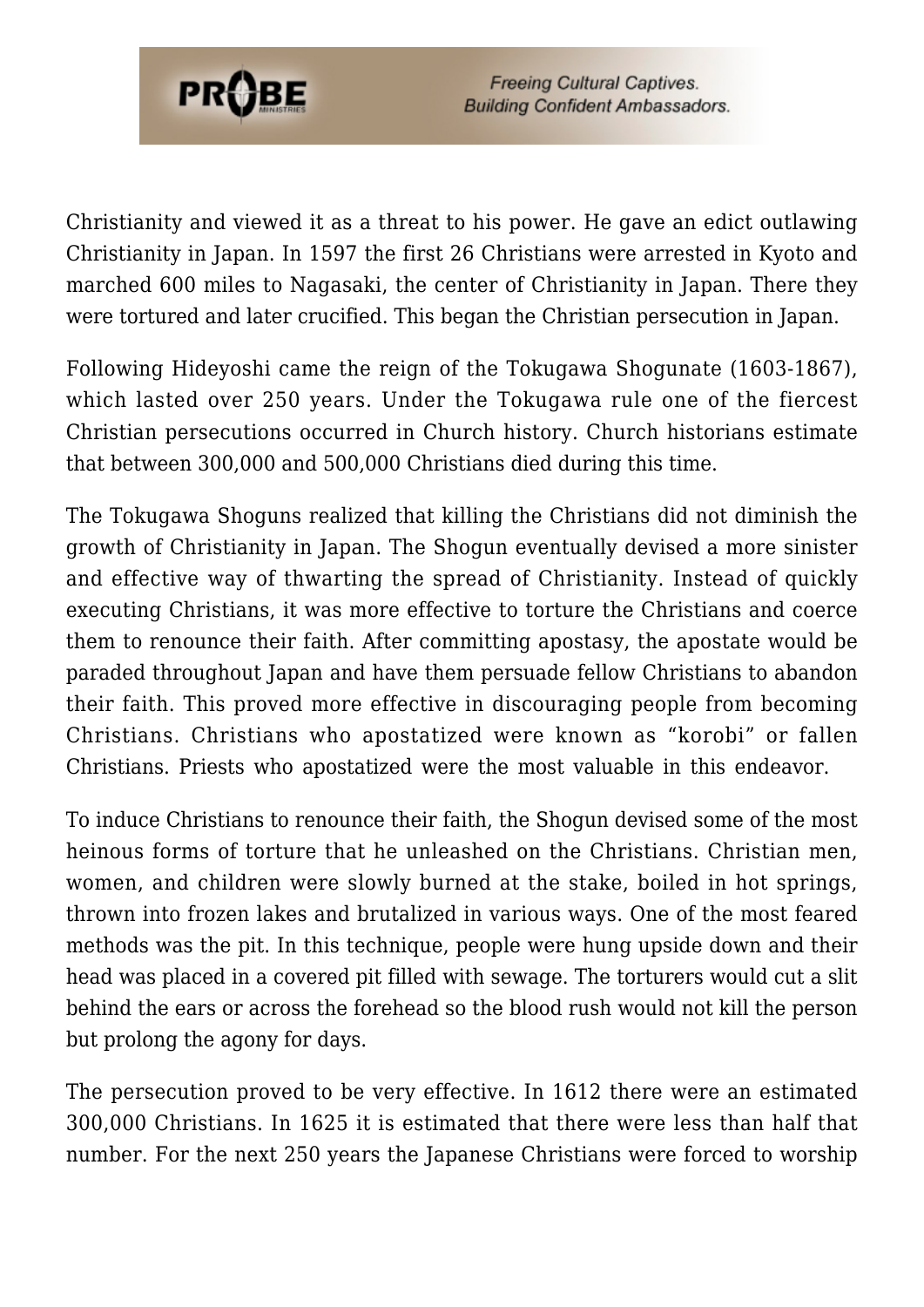

secretly and were known as the "kakure" or hidden Christians.

This is the historical setting for the movie *Silence* which takes place in 1639 during the height of the Christian persecution in Japan. Two Jesuit priests from Portugal, Father Sebastião Rodrigues and Father Francisco Garrpe, secretly enter Japan in search of their mentor Father Cristóvão Ferreira (Neeson) who is purported to have apostatized. Their goal is to find Ferreira and minister to the Japanese Christians who are without priests and thus without true spiritual guidance.

The priests arrive in Japan to find that the Christians live a very arduous life. The movie does an excellent job in revealing the poverty of the Christian communities who are forced to retreat to remote areas. The audience also feels the anxiety and fear that constantly looms over the Christian villages. The priests spend their days in hiding and in the evenings they minister to the community. However, the priests are discovered and eventually captured.

*Silence* vividly portrays graphically the brutal torture the Japanese Christians suffered at the hands of the daimyos. There are heart-wrenching scenes that depict the way fathers, mothers, and children were inhumanely tortured before they were executed. In many church history books we read of the glorious death of the Christian martyrs. However, this is not the case in the novel or the movie. In the book *Silence,* Susaku Endo wrote,

I had long read about the martyrdom in the lives of the saints – how the souls of the martyrs had gone home to Heaven, how they had been filled with glory in Paradise, how the angels had blown trumpets. This was the splendid martyrdom I had often seen in my dreams. But the martyrdom of the Japanese Christians I now describe to you was no such glorious thing. What a miserable and painful business it was. $\{2\}$ 

Indeed, the horror of martyrdom is captured in the movie. The agonizing deaths of the Christians are not inspiring or glorious but dreadful to watch.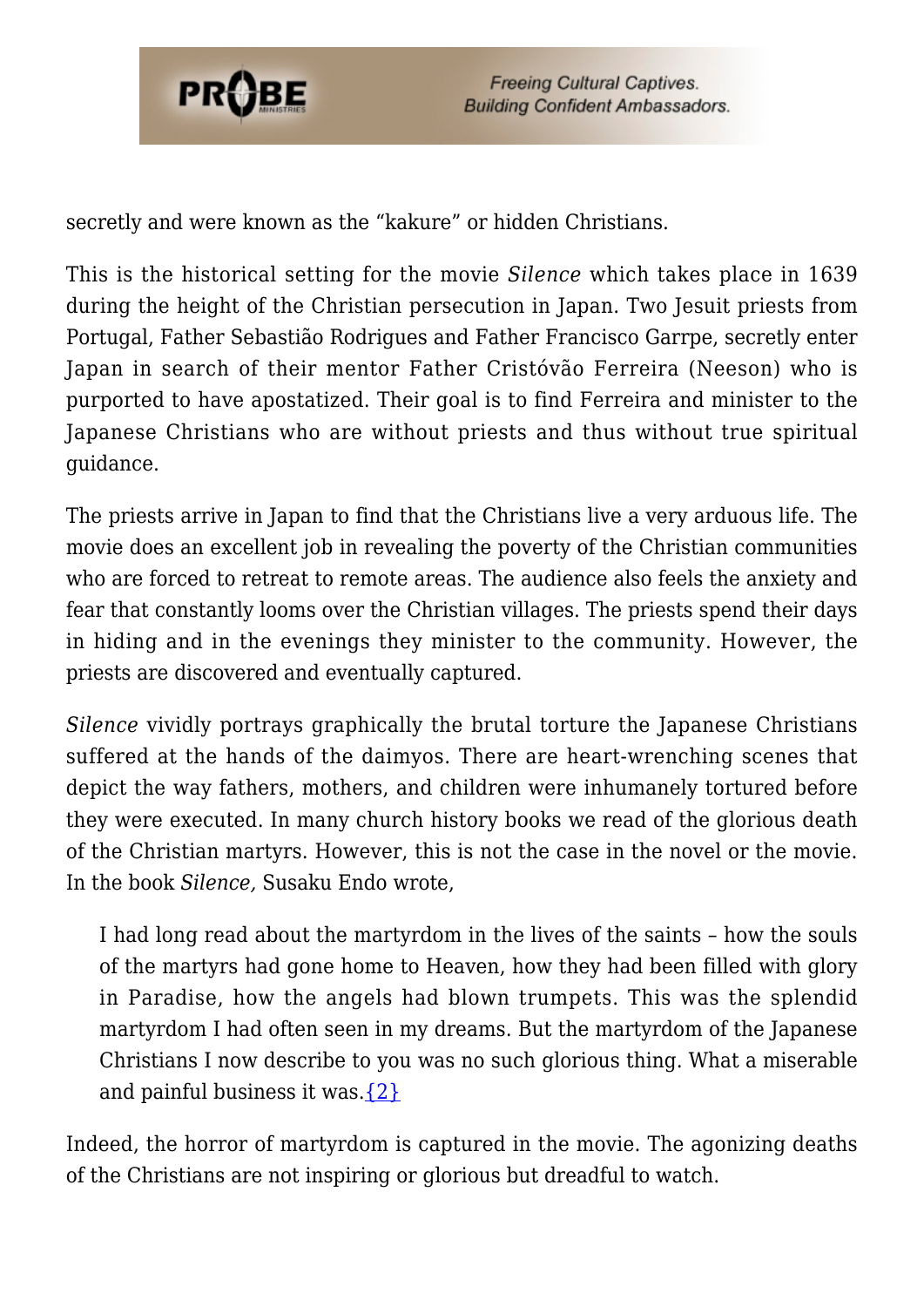

The priests are coerced to apostatize while in prison. The priests do not fear their own death but they cannot bear to watch the suffering of others. Father Garrpe dies attempting to rescue Christians tossed into the ocean. Rodrigues is now the last missionary in Japan. Finally, the dreaded but sought-for meeting occurs. He meets his mentor Father Ferreira who has apostatized and now goes by his Japanese name Sawano Chuan. He is married and spends his days translating European writings for the Japanese and persuading Christians to abandon their faith in Christ. He encourages Rodrigues to save his life and his fellow believers by apostatizing. Rodrigues refuses and expresses his heartfelt disappointment at Ferreira. Rodrigues courageously resists but eventually he is unable to endure the suffering of his fellow Christians hanging in the pit. Worn down by the cruelty, he eventually steps on the portrait of Jesus, renouncing his faith in Christ. Knowing the Catholic Church cannot forgive him, Rodrigues wonders if Jesus will forgive him for what he has done. This becomes his agonizing struggle for the rest of his life.

### **The Silence of God**

The main question that is asked throughout the movie is, Where is God? How can He let His people suffer and die like this? Why does He remain silent and not answer the cries of His people? The priests Garrpe and Rodrigues wrestle with that question throughout the movie and we are drawn into their struggle. This is the question people in every age ask in the midst of their suffering.

Each year I lead the Japan Christian Martyrs Tour where I take the group along the path of the Martyrs. We see the sites and hear the stories where thousands of Japanese Christians were brutally tortured and executed. At those times, even four centuries later, we still ask, "Where was God? Why was He silent? How could He allow the violent massacre of His people in Japan?"

In the final moments of the movie, Rodrigues, now known as the Apostate Paul wrestles with God on this lifelong struggle. He reflects on his act of apostasy,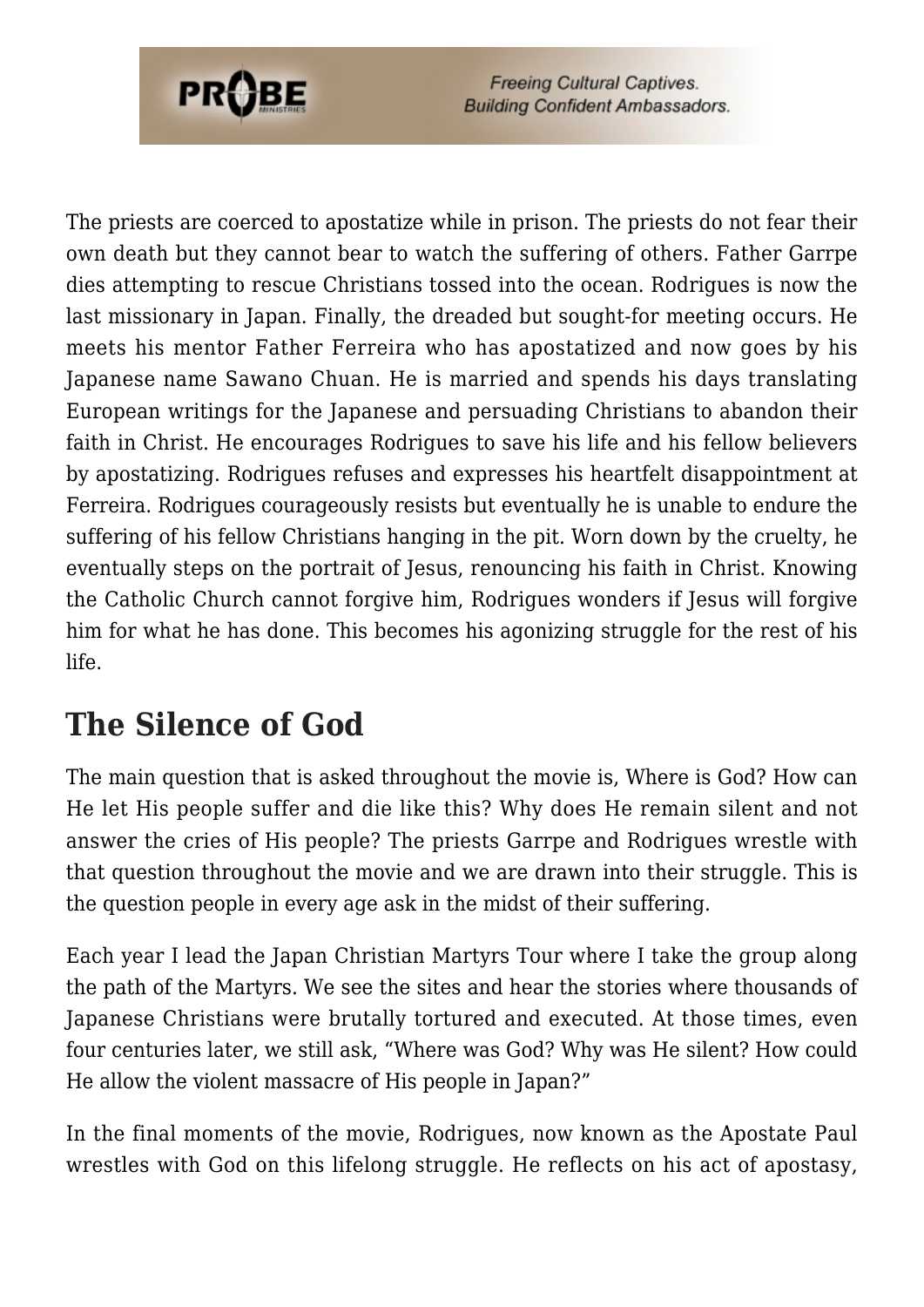

stepping on the image of Christ but instead of anger in the eyes of Christ, he saw eyes of understanding, grace and love. He states,

Even now that face is looking at me with eyes of pity from the plaque rubbed by many feet. "Trample!" said those compassionate eyes. "Trample! Your foot suffers in pain; it must suffer like all the feet that have stepped on this plaque. But that pain alone is enough. I understand your pain and your suffering. It is for that reason I am here."

"Lord, I resented your silence," states Rodrigues. Jesus replies, "I was not silent. I suffered beside you."

Despite his act of apostasy, Rodrigues in the end finds forgiveness from a Christ who understands his situation and extends grace to him. He realizes Christ was not silent but with him though his suffering and remained with him even in his final days. He seems to realize the love of Christ is more powerful and faithful than he has ever known.

This is one of the unique aspects of *Silence*. Endo and Scorsese want us to see through the eyes of the "korobe" Christian. We applaud those who died never renouncing their faith in Christ and quickly condemn those who publicly renounced their faith in Christ. However, I believe Shusaku Endo through his novel tells us, "Not so fast!"

Those who apostatized struggled and suffered greatly too. I believe Endo wants us to see through the eyes of Rodrigues and ask ourselves the question, "Could we endure watching our wives, children and loved ones receiving such vicious treatment for days without end?" "Would we remain steadfast or would we renounce Christ to save our loved ones from such an unbearable fate?" "Would Christ condemn us for renouncing Him to save our loved ones or would he understand and extend grace in such a situation as the Japanese and other persecuted Christian face?"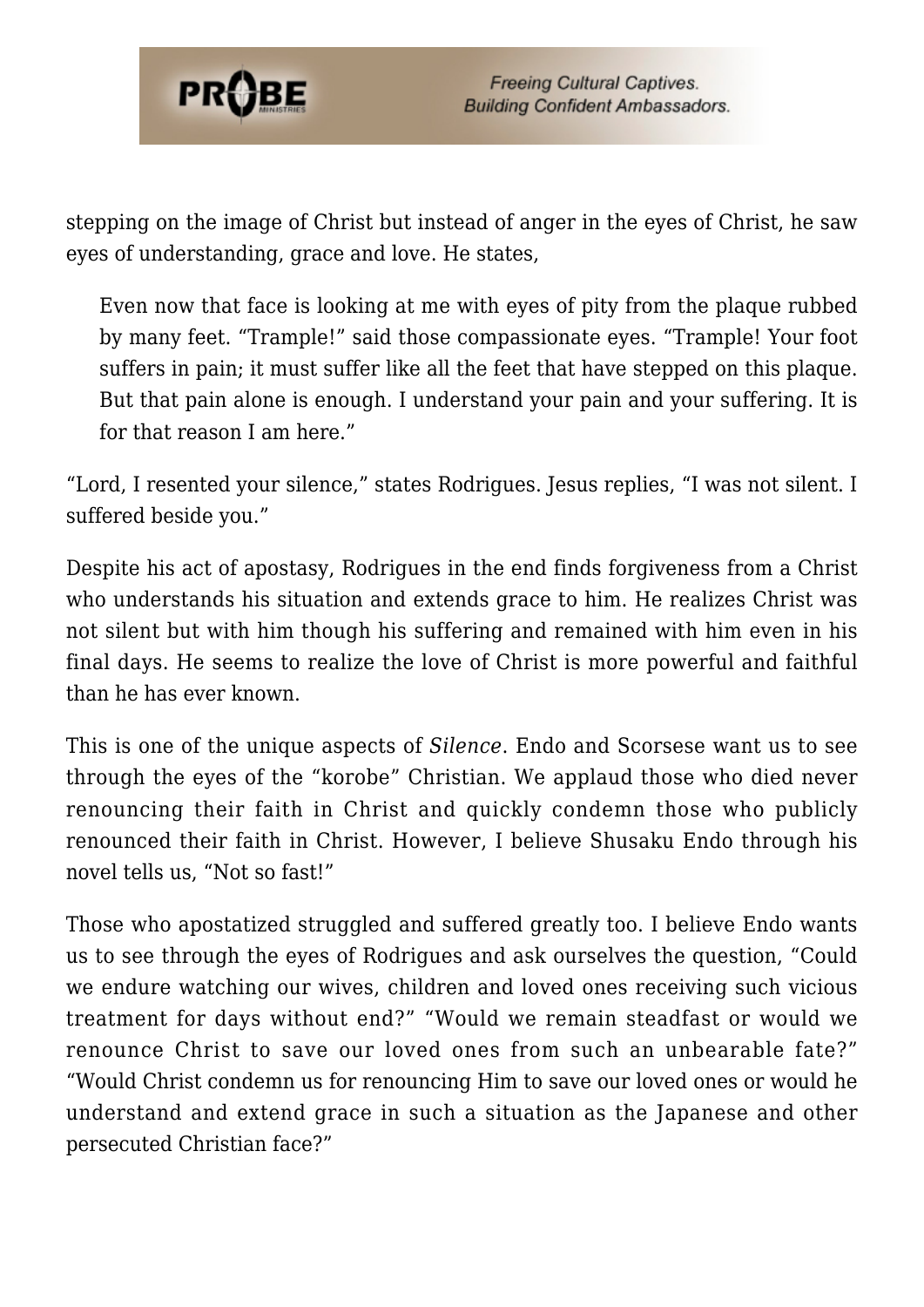

I believe Endo wants us to understand the struggle of persecuted Christians and wants us to understand they wrestle with their guilt for the rest of their lives. If God's grace is indeed "greater than all my sin," should we consider extending grace to our "fallen brethren" as well?

I believe another lesson Endo wants us to learn is that God is not silent but remains with His people in their suffering, never abandoning His people. Throughout church history, Christians have faced brutal persecutions. Even Christ the Son of God suffered the most dreadful death on the cross. Therefore, God understands the pain we experience, He grieves at the wickedness of men, and He promises to be with us always.

I agree with Endo that God is with us in our suffering. However, I feel his answer is incomplete. In a Christian's suffering, often a disciple feels the presence of Christ in an even greater way. In the writings of the persecuted saints and in the many interviews I have had with Christians who are suffering, many state they feel the presence of God in greater ways than they have ever known. The Apostle Paul writes in Philippians 3:10-11, ". . . that I may know him and the power of his resurrection, and may share his sufferings, becoming like him in his death, that by any means possible I may attain the resurrection from the dead." So many times in suffering Christians identify with the sufferings of Christ and sense His presence in greater ways.

What I found troubling about the novel and movie is the gloomy mood of the story. The movie emphasizes the brutal deaths of Christians, the struggles of a fallen priest, and what appears to be the demise and bleak future of Christianity in Japan. Indeed, the Christian history of Japan is sorrowful and the movie ends in the midst of Japan's persecution so I can understand Endo's ending. On this earth, life will not always have a happy ending. What I find missing in Endo's story is the message of hope that is found in Christ even in suffering. What compels Christians to surrender their life for Christ is the assured hope of eternal life in Jesus Christ. Hebrews 1:2 states, ". . . looking to Jesus, the founder and perfecter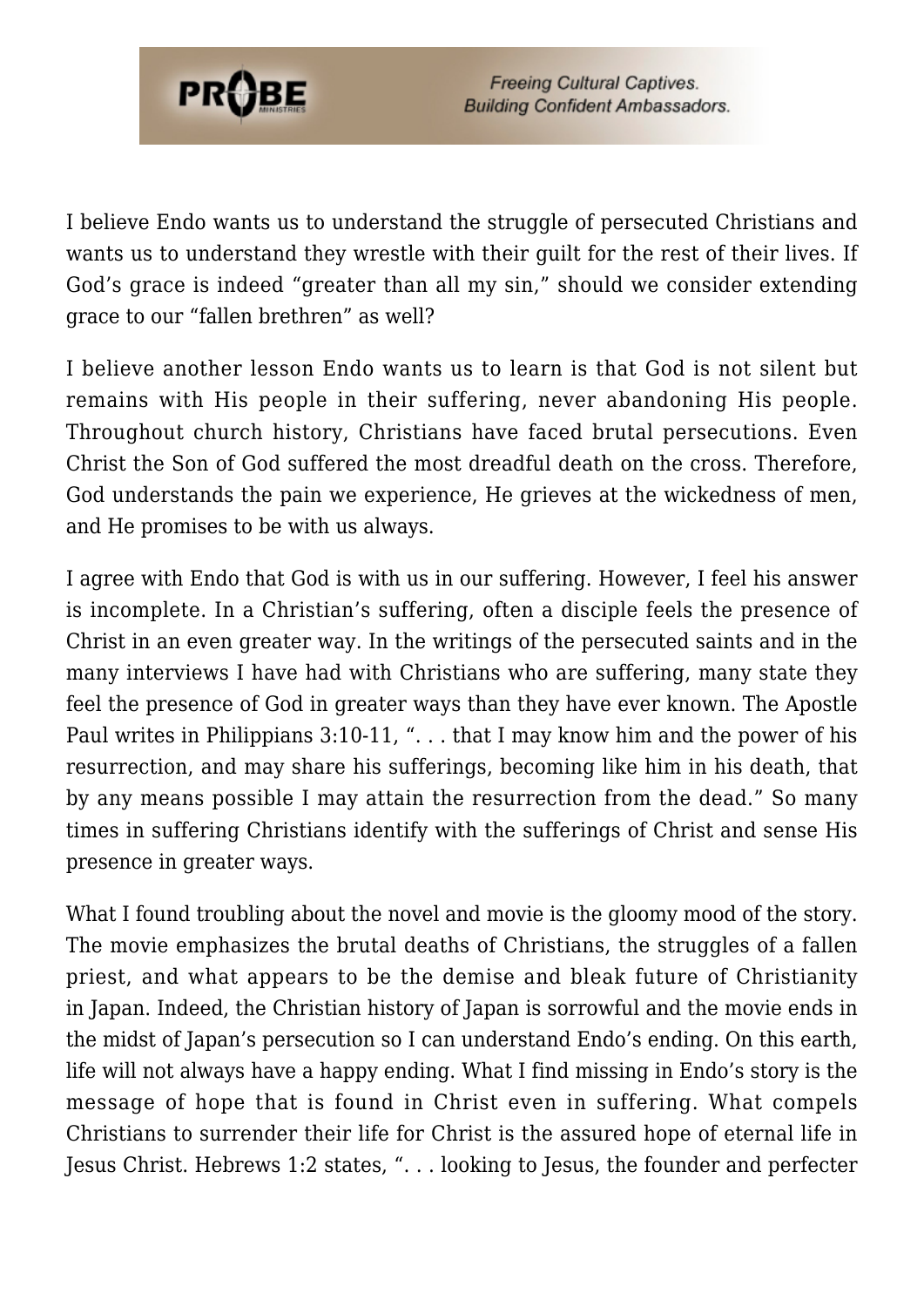

of our faith, who for the joy that was set before him endured the cross, despising the shame, and is seated at the right hand of the throne of God."

There is little joy when focusing primarily on the affairs and outcomes in this fallen world. If this is where the story ends, it is indeed dark and disheartening. However, through the darkness shines the hope that allowed Christ to have joy even when facing the agony of the cross. Believers can also have joy and hope if they look forward to the glory that awaits every believer in Christ. Despite the suffering believers face, it pales in comparison to the eternal glory that is to come. Persecution teaches Christians we are citizens of a heavenly kingdom. Christians can endure and remain joyful even in their suffering when focused on Christ and the glory of our true home. The end is not the cross of death, but the resurrection of Jesus and every disciple of Christ. This is important in any story of persecuted Christians. It is emphasized in the New Testament and is the story of Christ's and the believer's ultimate triumph. The New Testament prophesies the future persecution of all believers but ends with the triumphant resurrection and return of Christ. Through Christ's victory, the Christian story ends ultimately in triumph. The end is not the death of the Christians in Japan but the glory they received from Christ in heaven. Their courageous commitment should be an inspiration to believers around the world and an example of what it means to live not for this world, but the kingdom of heaven. Hebrews 11:35-40 states,

Some were tortured, refusing to accept release, so that they might rise again to a better life. Others suffered mocking and flogging, and even chains and imprisonment. They were stoned, they were sawn in two, they were killed with the sword. They went about in skins of sheep and goats, destitute, afflicted, mistreated—of whom the world was not worthy—wandering about in deserts and mountains, and in dens and caves of the earth. And all these, though commended through their faith, did not receive what was promised, since God had provided something better for us, that apart from us they should not be made perfect.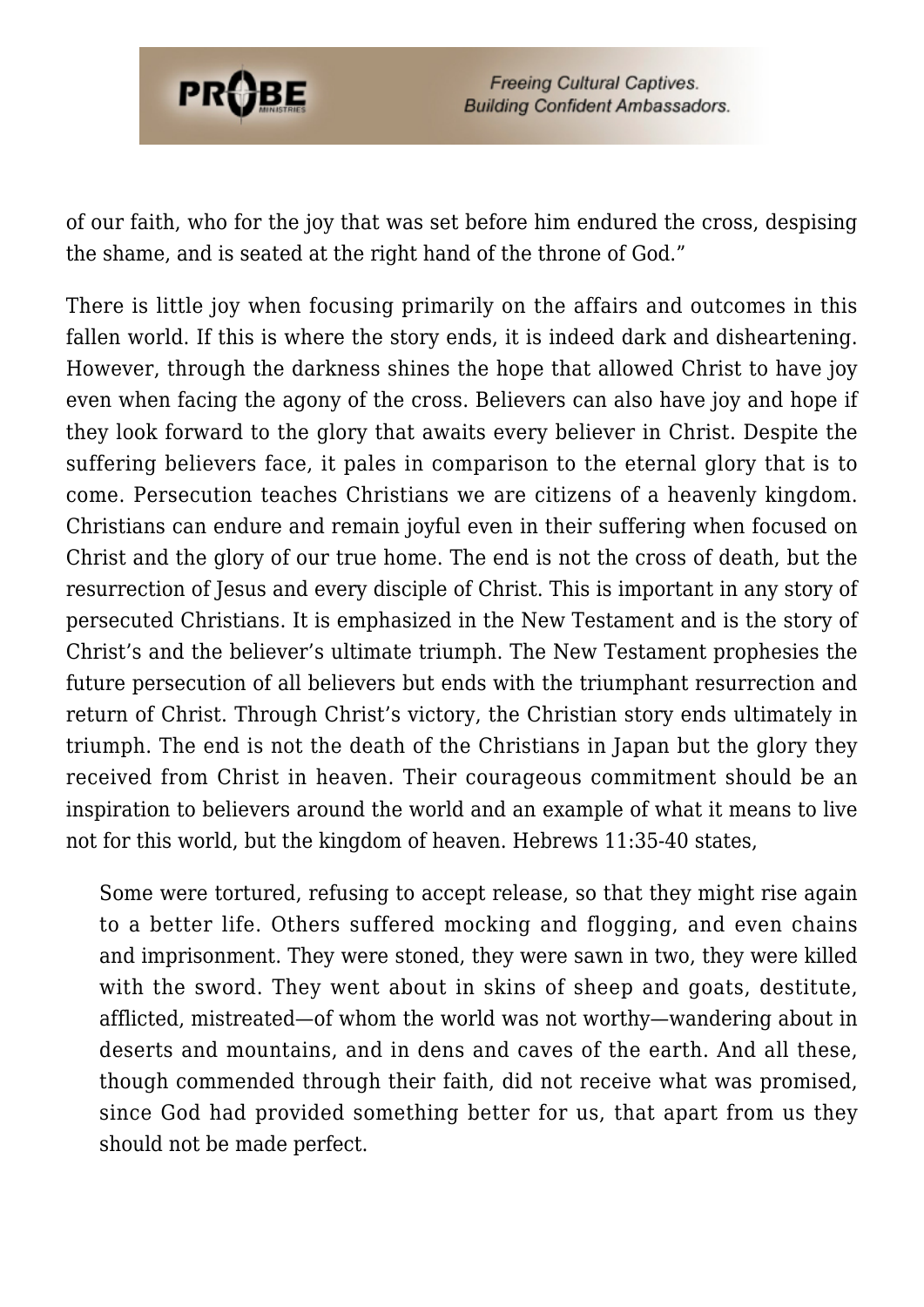

The Japanese Christians were living for another kingdom and looking forward to the eternal glory of heaven. This message was not present in the novel or the film, which I believe made it a dark and gloomy story. Although Japan Christian history is discouraging, the end has not been written for the Christ's Church in Japan.

# **Can A Tree Grow in a Swamp?**

One of the most significant dialogues in the movie occurs between Rodrigues and the Samurai Lord Inoue, also known as the Inquisitor. Inoue states,

A tree which flourishes in one kind of soil, may wither if the soil is changed. As for the tree of Christianity, in a foreign country its leaves may grow thick and the buds may be rich, while in Japan the leaves wither and no bud appears. Father, have you never thought of the difference in the soil, the difference in the water?

Inoue tells Rodrigues that a tree cannot grow in a swamp. Therefore, Christianity will not take root in Japan.

There is a famous saying, "The blood of the martyrs is the seed of the church." In other words, persecution strengthens the faith of Christians and the church grows when persecuted. This was not the case in Japan. The genocide that took place from 1600-1800 was devastating and Christianity has never regained a strong foothold in Japan. Another question Christians struggle with is, "Why has Christianity not taken root in Japan?" Today the largest growth of Christianity is occurring throughout Asia. Despite this, Christianity continues to struggle in Japan.

When Christianity first arrived in Japan in 1549, the Japanese embraced the gospel of Christ. Xavier was so impressed with Japan that he called for only the missionaries of highest quality to be sent. $\{3\}$  Xavier wrote, "Japan is the only country yet discovered in these regions where there is hope of Christianity permanently taking root. . . . These are the best people so far discovered, and it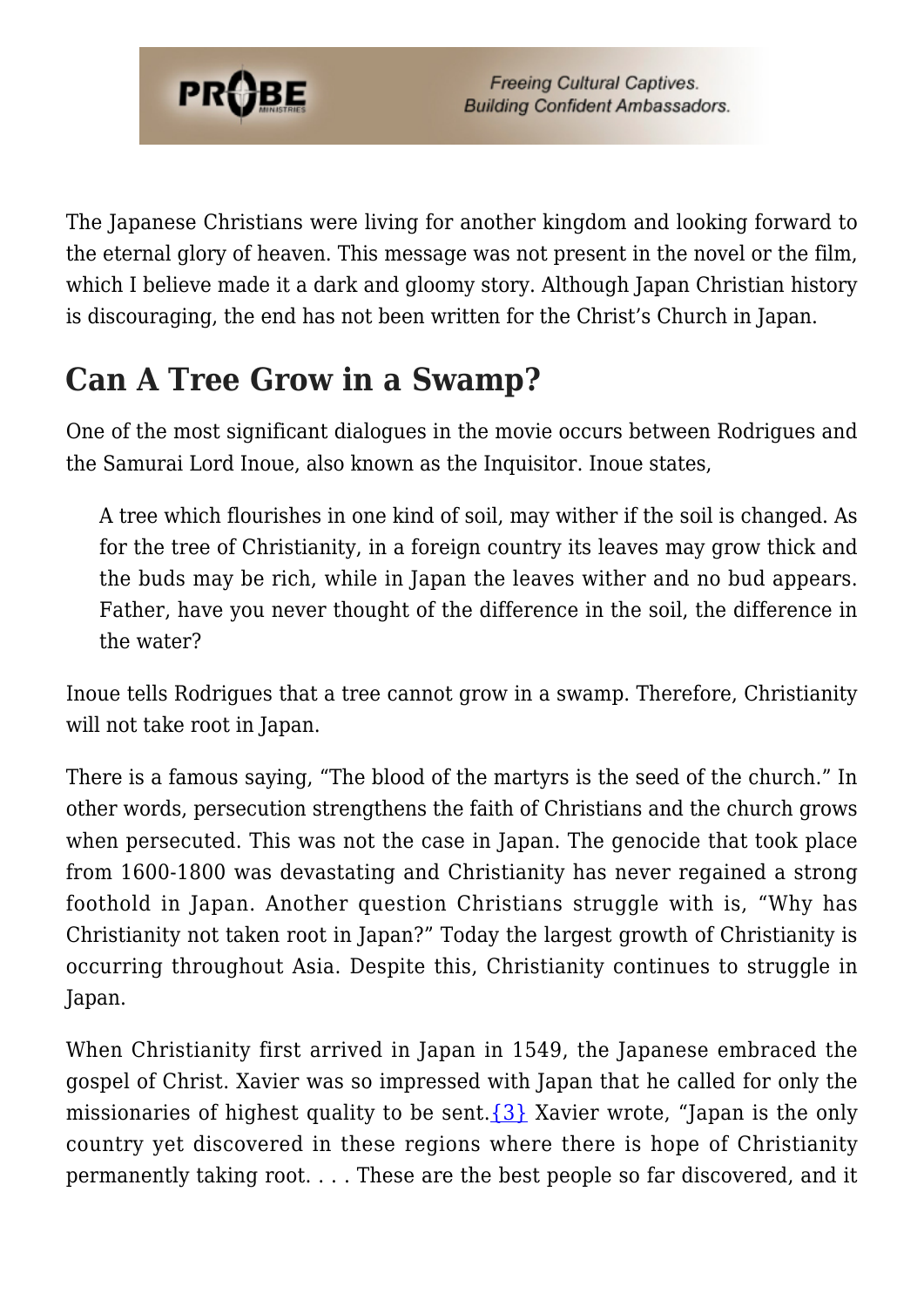

seems to me that among the unbelievers, no people can be found to excel them." $\{4\}$  Father Organto, who followed Xavier, wrote that Japan would be Christianized in 30 years, expressing the optimism of missionaries that Christianity would thrive in Japan.  $\{5\}$  The situation quickly changed and the two centuries of persecution that followed nearly eradicated Christianity in Japan.

Today there is a famous saying among missionaries: "Japan is where Christian missionaries go to die." Indeed, many return after years of labor discouraged and disillusioned by the little fruit they see in their years of labor in Japan. There are many reasons given why the gospel has not thrived in this country. Can the seed of the gospel penetrate the hard soil of Japanese culture?

As unbelievable as this may seem, I believe a spiritual revival for Japan. As the gospel flourished 400 years ago, spiritual awakening will come to this nation again. How it will come about only God knows. I believe the Japanese are realizing the emptiness of their secular outlook and lifestyle of materialism and consumerism. Their high suicide rate reflects the emptiness of these ideologies. Japanese Buddhism and Shinto fail to answer the great questions of life or fill the void in the heart of all people. These religions are also largely built on myths and so they are not based on reality.

Xavier realized the Japanese religions did not answer the big questions of life such as the origin of life and the universe, the nature of God, the origin of evil, the answer to the problem of evil, and what happens after death. ${6}$ The ideologies that dominate Japan still fail to adequately answer these questions today. As Xavier demonstrated that Christianity provides the best answer to these questions, so the Church in Japan must do the same. Christianity has the evidence to uphold its claims to truth and life everlasting in Jesus. I believe that Christian apologetics would do well in this country that is very rational and well educated. The message of the gospel provides the true message of hope for this nation. I hope that the message and lives of the Japan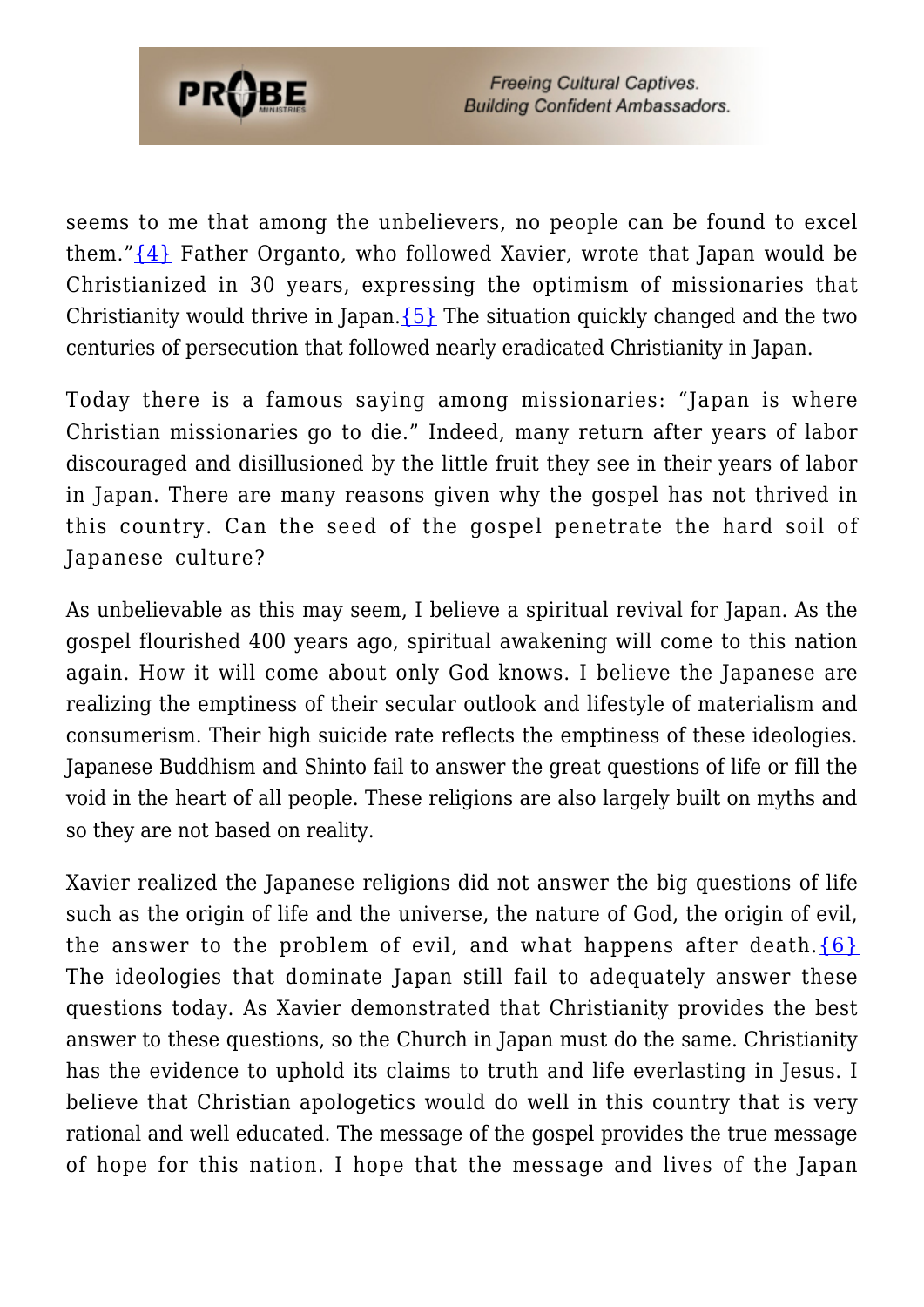

Christian martyrs will one day be recognized and remembered by the people of Japan.

## **Conclusion**

Scorsese's film is one of the few films about the little known Christian history of Japan. Even the Japanese are not aware of the tremendous Christian history of their nation. We should be thankful to Scorsese for showing the brutal persecution and the suffering endured by the Christians of Japan. Endo and Scorsese reveal to us the heinous tortures but they also take us into the mental torture that those suffering persecution go through. The struggles of the priests and the questions they ask are the same questions we all struggle with in our journey of faith. Endo and Scorsese present a unique perspective looking through the eyes of one who apostatizes and yet finds God's grace through it all.

It is my hope that Christians throughout the world gain a greater awareness of one of the greatest massacre of Christians that took place in Church history. I also hope that people will appreciate and admire the courage and commitment of the Japanese Christians who gave their lives for Christ. The Japanese unfortunately hide this part of their history. However, the Japanese and the world should recognize this facet of their history. The story of the men, women and children who gave their lives for Christ is moving and inspirational. They truly lived out the call of discipleship as Jesus commanded. In Matthew 10:37-39 Jesus said,

Whoever loves father or mother more than me is not worthy of me, and whoever loves son or daughter more than me is not worthy of me. And whoever does not take his cross and follow me is not worthy of me. Whoever finds his life will lose it, and whoever loses his life for my sake will find it.

Few have lived out the commands of Christ so faithfully and courageously as the Christians of Japan. I hope that more will recognize and remember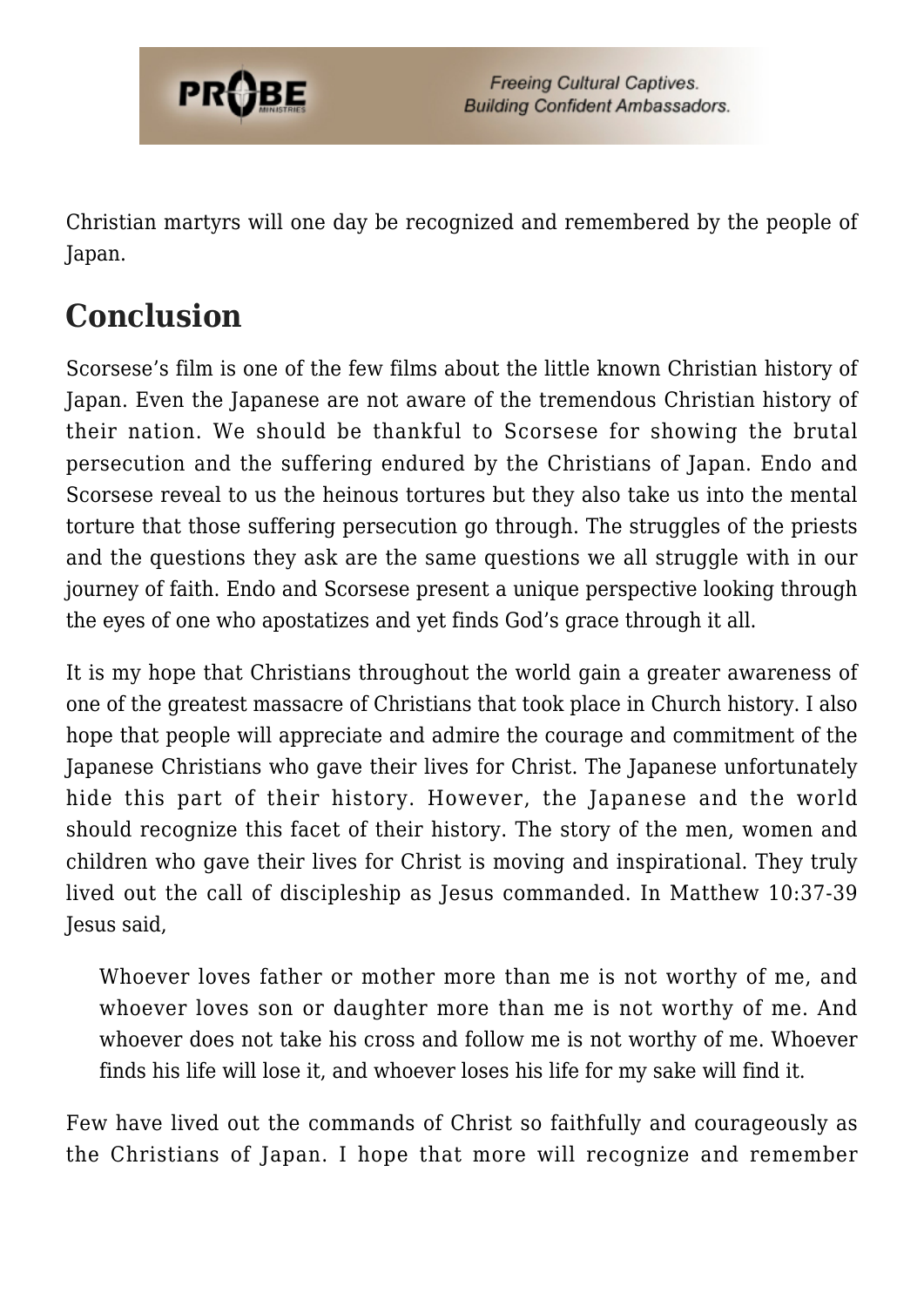

the Christians of Japan who gave their lives for the Gospel.

### **Notes**

1. Keith Webb, *Overcoming Spiritual Barriers in Japan*, (Nextchurch Resources, 2010), 15.

<span id="page-10-1"></span>2. Shusaku Endo, *Silence* (New York: Taplinger Publishing Company, 1969), 60.

<span id="page-10-2"></span>3. John Dougill, *In Search of Japan's Hidden Christians* (Tokyo: Tuttle Publishing, 2012), 34.

<span id="page-10-3"></span>4. Webb, 15.

<span id="page-10-4"></span>5. Dougill, 51.

<span id="page-10-5"></span><span id="page-10-0"></span>6. Henry Coleridge, *The Life and Letters of Francis Xavier* (London: Burns and Oates, 1881), 572.

© Probe Ministries 2017

Addendum 1/3/2022:

We received this inquiry to our website:

**I was fascinated by this article on your site https://probe.org/japans-unknown-christian-history-a-review-of-silence/ about unspeakable torture that rulers of Japan did. But it is said there is many reasons why Japanese people do not come to Christ in large numbers. So what are these reasons? Help me to understand, please. Also, I believe that the tortures that rulers of Japan performed could only take place because God granted them freedom, and there should be sufficient moral reason why He permitted it. It is known that the blood of martyrs brings salvation to the land; maybe we just need to wait more and we'll see how their sacrifice will bring God's grace and Christ' salvation to people of Japan, especially now in the era of info technology.**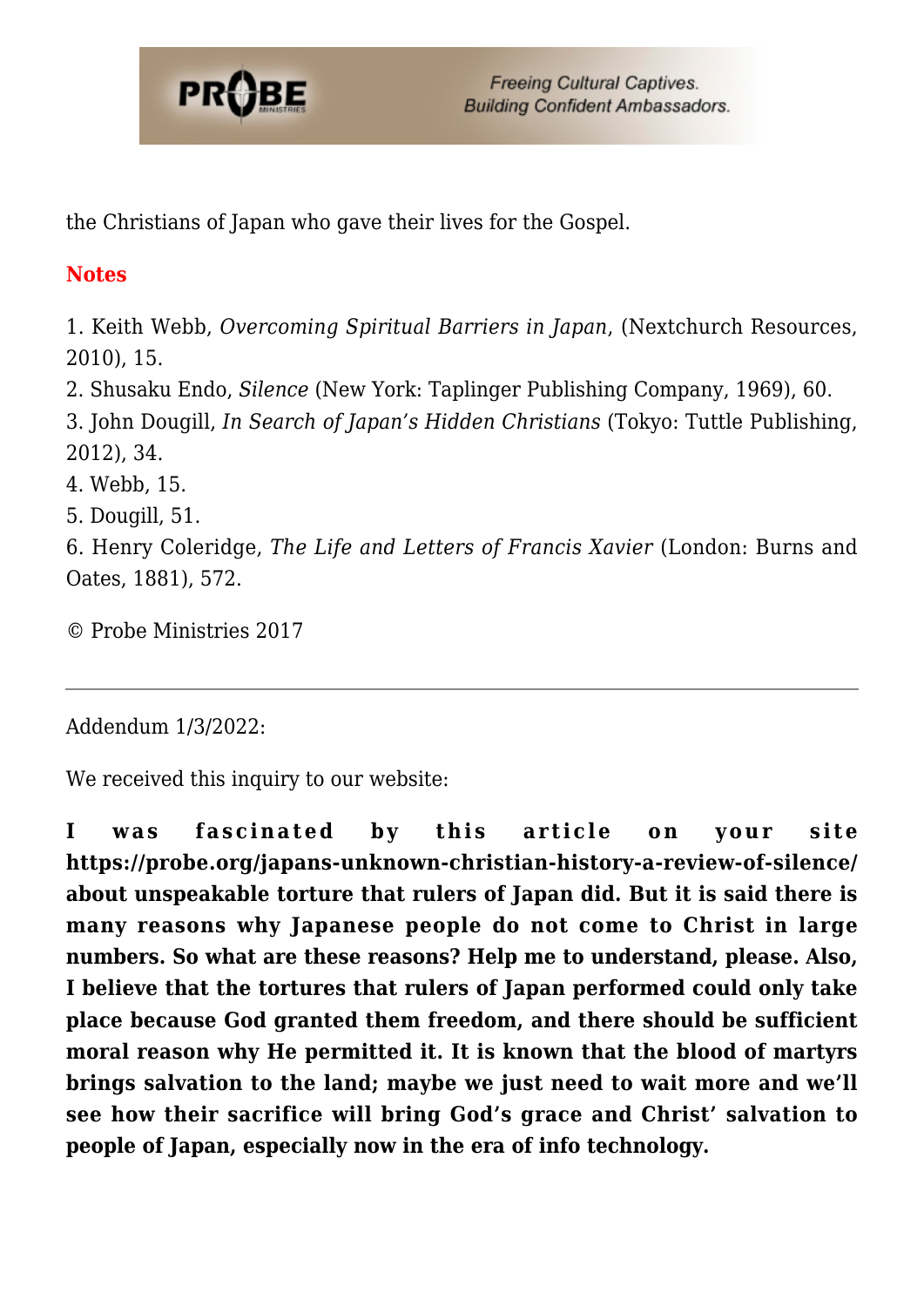

Dr. Pat Zukeran, now leading his ministry Evidence and Answers from his Hawaii home, responded:

Aloha,

Thank you for reading the article on the movie *Silence* and your questions.

First, we do not know why God allows evil and suffering on some people and nations. God is in control of all things and has a plan for all that happens. Sometimes, only He knows the reason for the suffering of the Japanese Christians.

Today, less than 1% of Japanese are Christian. There are numerous reasons the nation of Japan is resistant to the Gospel message but no one really knows for sure. Here are some factors that contribute to their resistance to Christ.

First, the Japanese culture is a "group think" culture. Before a person makes a decision, he or she must consider how it will affect the family, clan and ancestors. Often they must consider how it affects their business partners, friends, etc…. The group pressure is very high in Japan.

Second, Japan is a very materialistic culture and it places little importance on the spiritual life. As a result, there really is no Sabbath day or rest. Most people from students to business people work 6 to 7 days a week. This makes time for church or Bible study very difficult.

Third, Christianity is seen as a western religion. The Christian history of Japan is not usually portrayed in a positive way.

Fourth, the concept of sin is unclear in Japanese thinking. There is no accurate word for sin. The term used now, *shimi*, actually means "criminal." They view human nature as good and most would not see themselves as criminal. So it is hard to receive the gospel if you do not understand sin and the need for a savior.

Ultimately, there is a dark spiritual stronghold on Japan. We hope one day, a